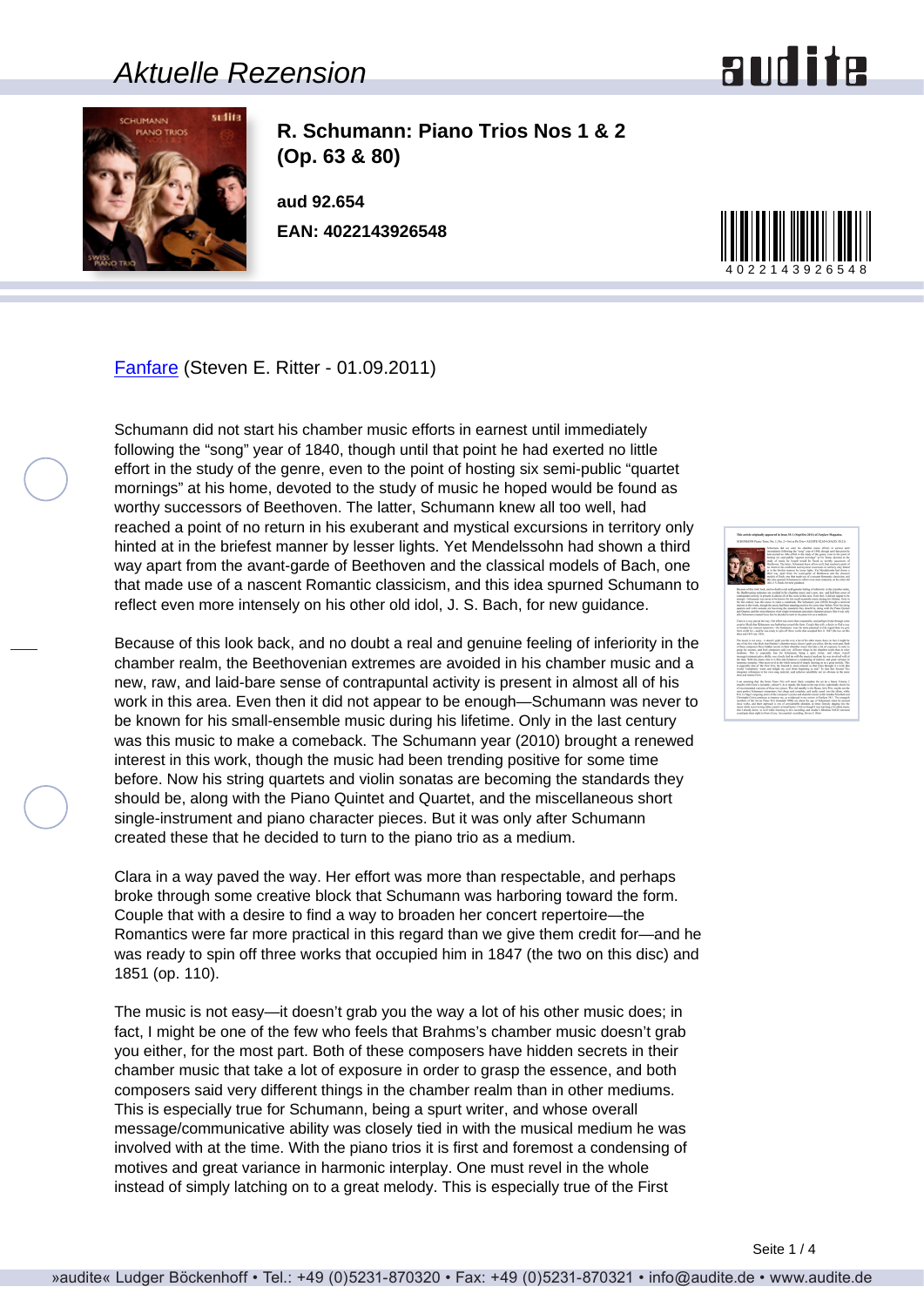### audite

Trio; the Second is more relaxed, so that Clara thought it a work that would "completely warm and delight my soul from beginning to end." In fact this Second Trio integrates references to his own song material, and achieves amiability not so obvious in the more terse and intense First.

I am assuming that the Swiss Piano Trio will most likely complete the set in a future Volume 2 (maybe with Clara's included—please?). As it stands, this leaps to the top of my (admittedly short) list of recommended versions of these two pieces. The old standby is the Beaux Arts Trio, maybe not the most perfect Schumann interpreters, but cheap and complete, and really tuned into the idiom, while Eric Le Sage's ongoing series of the composer's piano and chamber music (with Gordan Nicolitch and Christophe Coin) continues to impress me, as evidenced in my review in Fanfare 34:1. The youngish members of the Swiss Piano Trio (founded 1998) are about the age of Schumann when he penned these works, and their approach is one of considerable abandon, at times fiercely digging into the music while never losing either control or tonal luster. I felt as though I was learning a lot about music that I already know so well while listening to this recording, and Audite's fabulous SACD surround sound puts them right in front of you. An essential recording.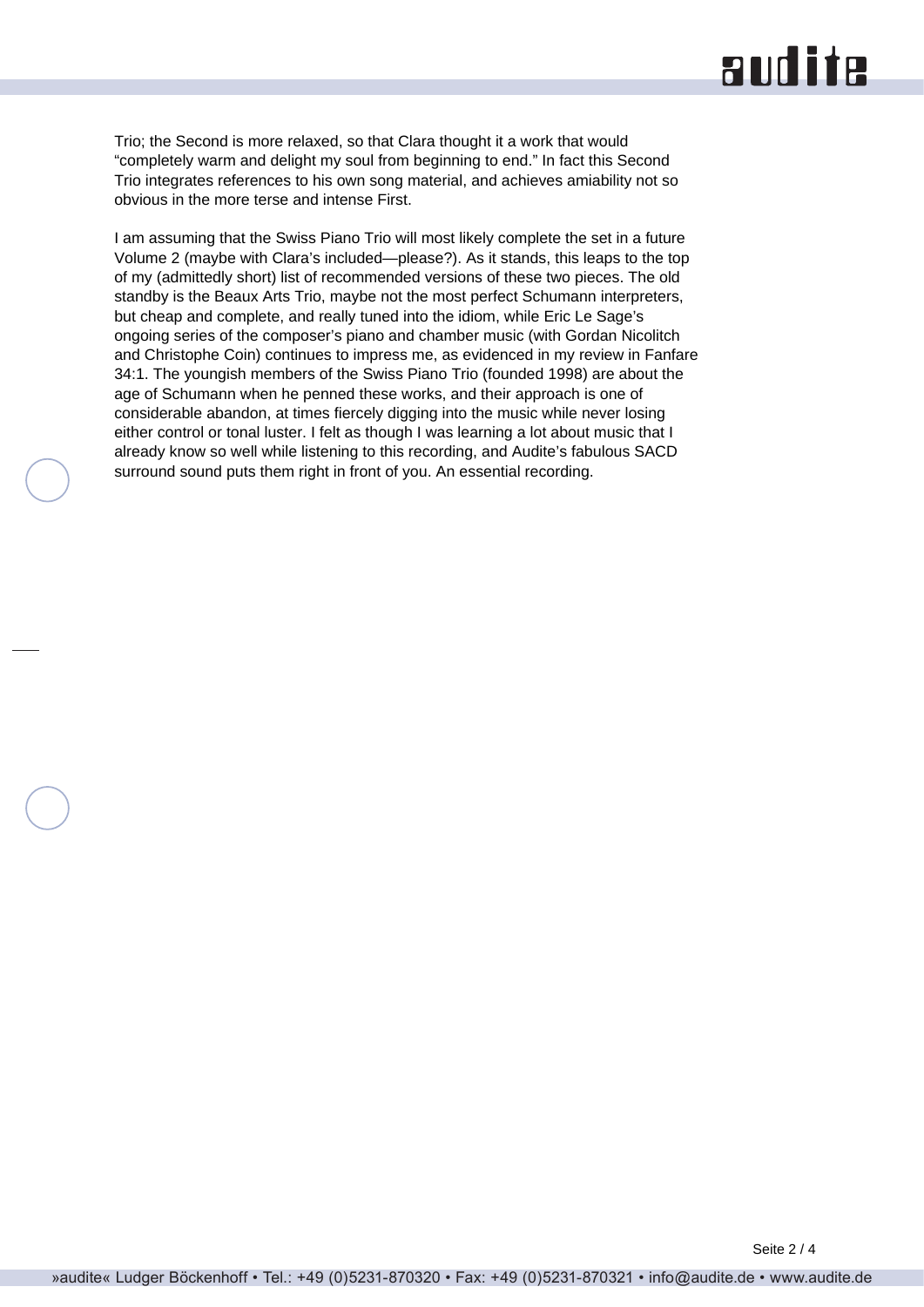# audite

Seite 3 / 4